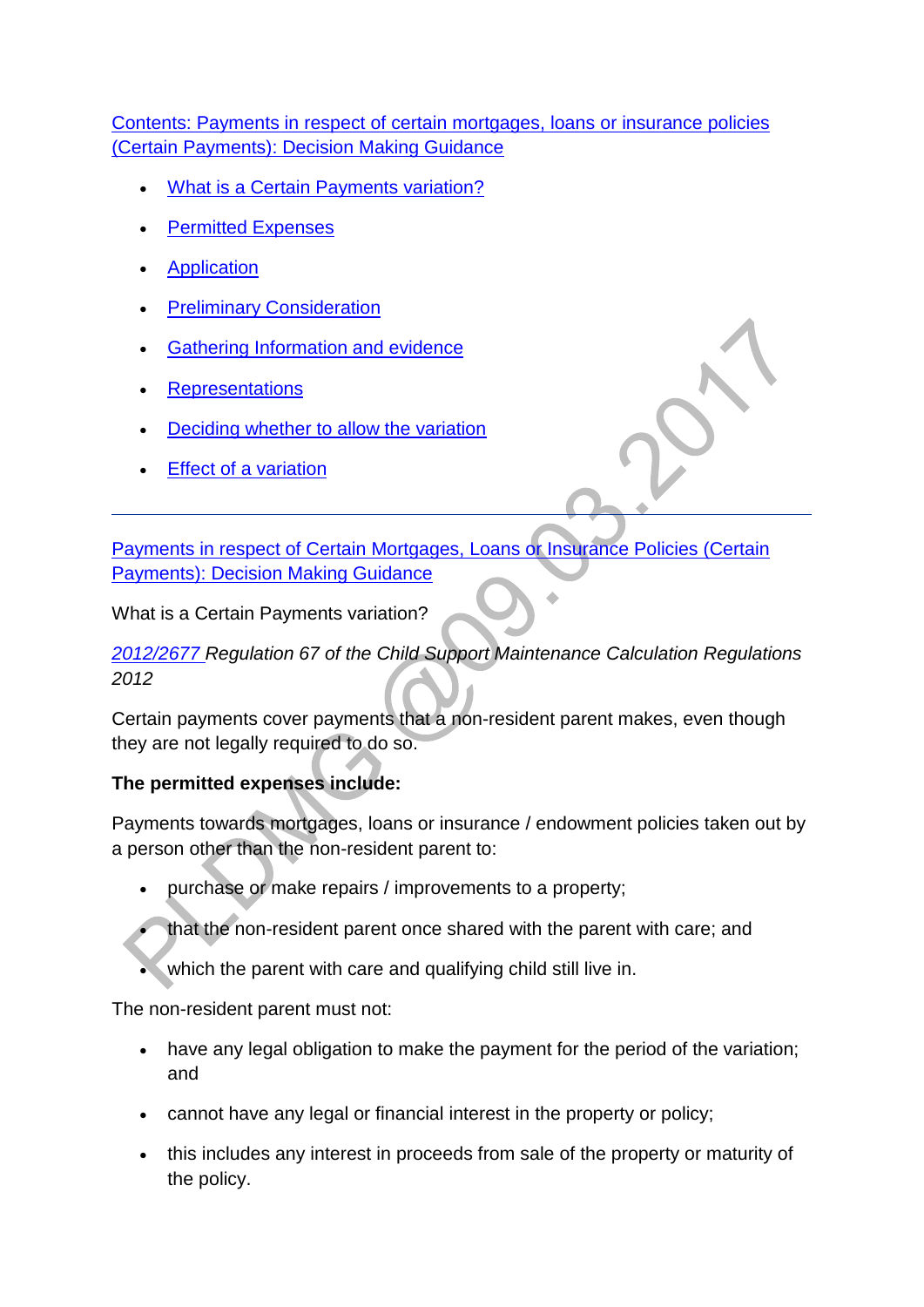Cases where the non-resident parent has a legal obligation to make the payments and / or has a financial interest in the property may be admissible on prior debt grounds.

[Return to contents](http://np-cmg-sharepoint.link2.gpn.gov.uk/sites/policy-law-and-decision-making-guidance/Pages/Variations/Special%20Expenses/Certain-Payments.aspx#DMGcontents)

[Payments in respect of Certain Mortgages, Loans or Insurance Policies \(Certain](http://np-cmg-sharepoint.link2.gpn.gov.uk/sites/policy-law-and-decision-making-guidance/Pages/Variations/Special%20Expenses/Certain-Payments.aspx)  [Payments\): Decision Making Guidance: Application](http://np-cmg-sharepoint.link2.gpn.gov.uk/sites/policy-law-and-decision-making-guidance/Pages/Variations/Special%20Expenses/Certain-Payments.aspx)

All applicants must state the ground they want to apply on or provide enough information for an appropriate ground to be identified.

#### **Certain Payments: is the ground identified?**

Some non-resident parents may be aware of the variations scheme, and specifically ask for a variation to be considered. In other cases, they may just say their assessment is too high and / or they cannot afford to pay it, because they make payments towards a mortgage, loan or insurance policy for the parent with care's property.

Example:

'I can't afford / it isn't fair that I have to pay this amount. I'm paying £200 a month towards his / her mortgage'

In these circumstances, you should try to establish whether the non-resident parent's costs fall within the grounds for a certain payments variation. If so, you should advise the non-resident parent of the variations scheme and explain the process to them.

If the non-resident parent would then like to apply for a variation, you should try and obtain as much information as possible for the application to proceed.

[Return to contents](http://np-cmg-sharepoint.link2.gpn.gov.uk/sites/policy-law-and-decision-making-guidance/Pages/Variations/Special%20Expenses/Certain-Payments.aspx#DMGcontents)

[Payments in respect of Certain Mortgages, Loans or Insurance Policies \(Certain](http://np-cmg-sharepoint.link2.gpn.gov.uk/sites/policy-law-and-decision-making-guidance/Pages/Variations/Special%20Expenses/Certain-Payments.aspx)  [Payments\): Decision Making Guidance: Preliminary Consideration](http://np-cmg-sharepoint.link2.gpn.gov.uk/sites/policy-law-and-decision-making-guidance/Pages/Variations/Special%20Expenses/Certain-Payments.aspx) 

Note: in relation to Insurance Policies, Certain Payments can only be considered for Insurance Policies that relate to the property that the parent with care / qualifying child live in and does not include e.g. car insurance.

All applications should be given preliminary consideration and rejected immediately if certain criteria are not met / apply.

If an application is made on multiple grounds, then preliminary consideration is applied to each ground individually. Only the ground(s) that fail preliminary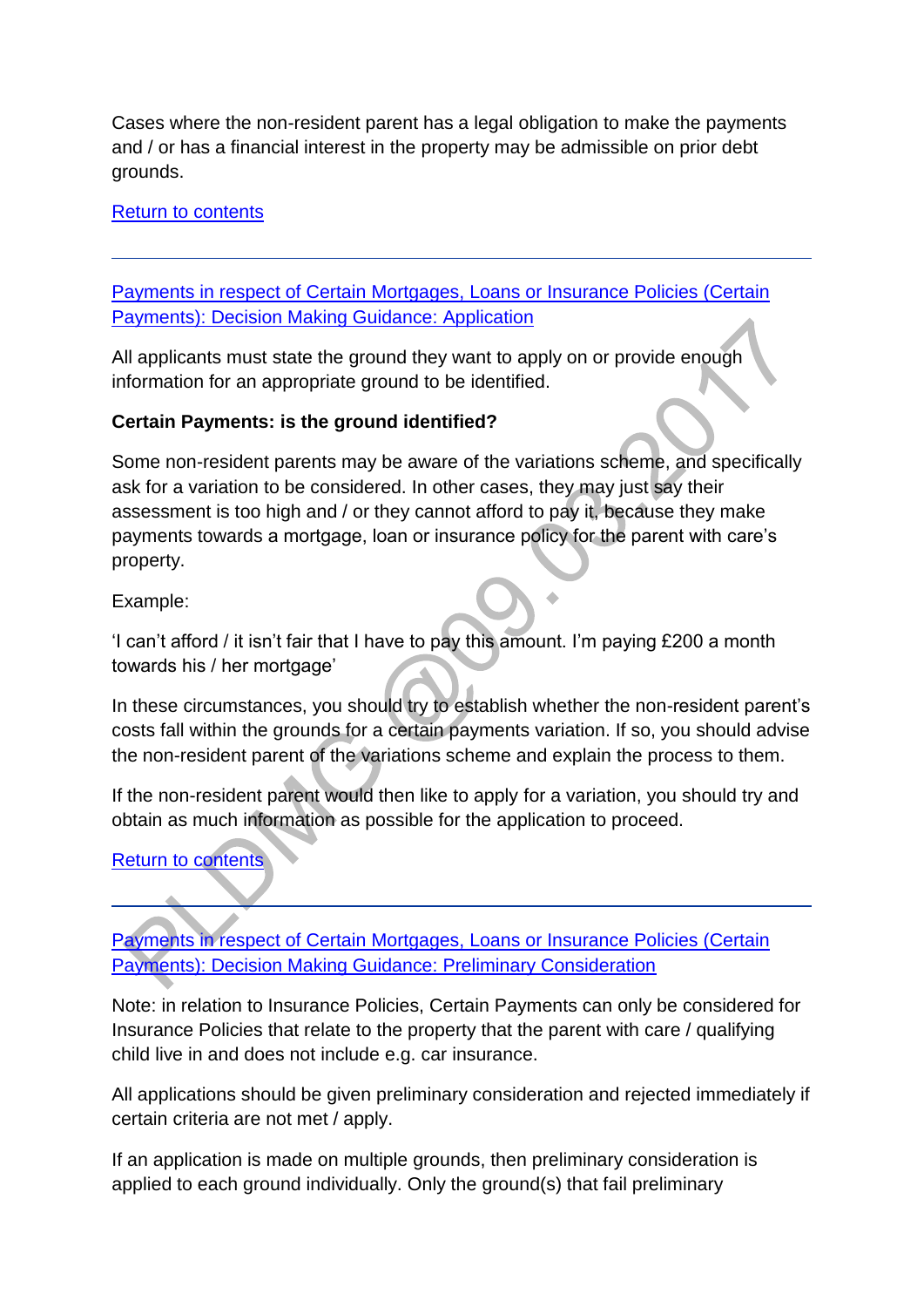consideration would be rejected on this basis. Any other ground(s) can be taken forward.

### **Fact based reasons for rejection**

An application should be rejected immediately if any of the following apply:

- a default maintenance decision (DMD) is in force;
- the non-resident parent is liable to pay the flat rate or nil rate because they or their partner are in receipt of certain benefits;
- the amounts claimed do not meet the threshold. REMEMBER: applications on multiple special expenses grounds will only be rejected if none of the Special Expenses thresholds are satisfied. Otherwise, you would only reject the ground(s) that failed to meet the threshold;
- $\bullet$  the non-resident parent's maintenance liability is £7 or less;
- the non-resident parent's gross weekly income would still exceed the capped amount (£3000) after deducting the special expenses claimed.

### **Discretionary reasons for rejection: general**

Applications may also be rejected if you consider that the applicant has:

- not stated a ground or provided enough information for you to identify a ground;
- stated a ground, but has not provided any facts to support that ground or justify further enquiries;
- stated a ground and provided facts, but those facts do not fit that ground or any alternative ground

# **Certain Payments: is the ground identified?**

For the ground to be identified, the non-resident parent must confirm that:

- they make payments towards a mortgage, loan or insurance policy linked to the property that the parent with care / qualifying child live in;
- they do not have any financial interest in the property or policy;
- they do not have a legal obligation to make the payments.

#### Examples:

The following type of statement will be sufficient to pass preliminary consideration: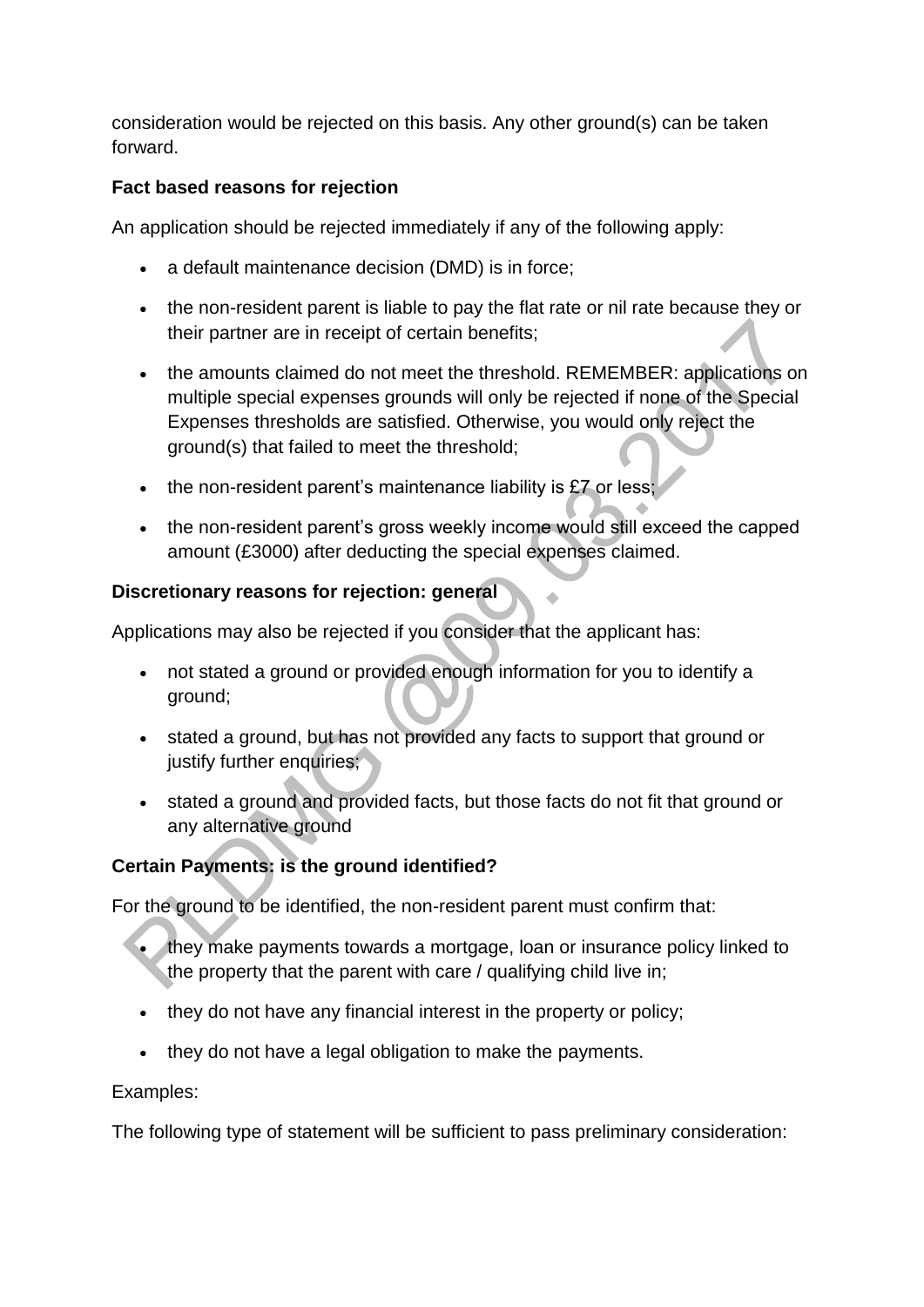'I'm paying £200 a month towards the PWC's mortgage and it's not my house'.

The following type of statement will not be sufficient to pass preliminary consideration.

 'I'm paying £200 a month towards the mortgage on the house until the property's sold and we can share the proceeds'.

In this situation, the facts stated do not fall within the permitted costs for this ground (the non-resident parent has a financial interest in the property). You should explain this to the non-resident parent and clarify what type of costs can be considered.

[Return to contents](http://np-cmg-sharepoint.link2.gpn.gov.uk/sites/policy-law-and-decision-making-guidance/Pages/Variations/Special%20Expenses/Certain-Payments.aspx#DMGcontents)

[Payments in respect of Certain Mortgages, Loans or Insurance Policies \(Certain](http://np-cmg-sharepoint.link2.gpn.gov.uk/sites/policy-law-and-decision-making-guidance/Pages/Variations/Special%20Expenses/Certain-Payments.aspx)  [Payments\): Decision Making Guidance: Gathering information and evidence](http://np-cmg-sharepoint.link2.gpn.gov.uk/sites/policy-law-and-decision-making-guidance/Pages/Variations/Special%20Expenses/Certain-Payments.aspx) 

If the case passes preliminary consideration, you need to obtain the necessary information and evidence from the applicant.

Certain payment applications relate to the non-resident parent's own expenditure and so they can be expected to provide any information / evidence needed to support their application. You must obtain details of the amount and type of expenses that the non-resident parent wants to claim for. This is basic factual information that a non-resident parent must provide for an application to be properly considered.

You will also need to obtain appropriate documentary evidence to confirm the expenses claimed. Non-resident parents should be encouraged to provide supporting evidence, as this will help you to make an accurate decision.

# **Details of the amount / type of expenses not provided**

# Example

The non-resident parent applies for a variation because they are making payments directly to the lender for the parent with care's mortgage. They state they will send in details of the amounts being paid.

The case passes preliminary consideration, because the facts alleged fall within the certain payments ground, and there are no known reasons for automatic rejection. However, you do not have enough information about the amount / type of costs that the non-resident parent wants to be considered.

If this information is not provided within 14 days, the application can be rejected on the basis that there is insufficient information for a decision to be made.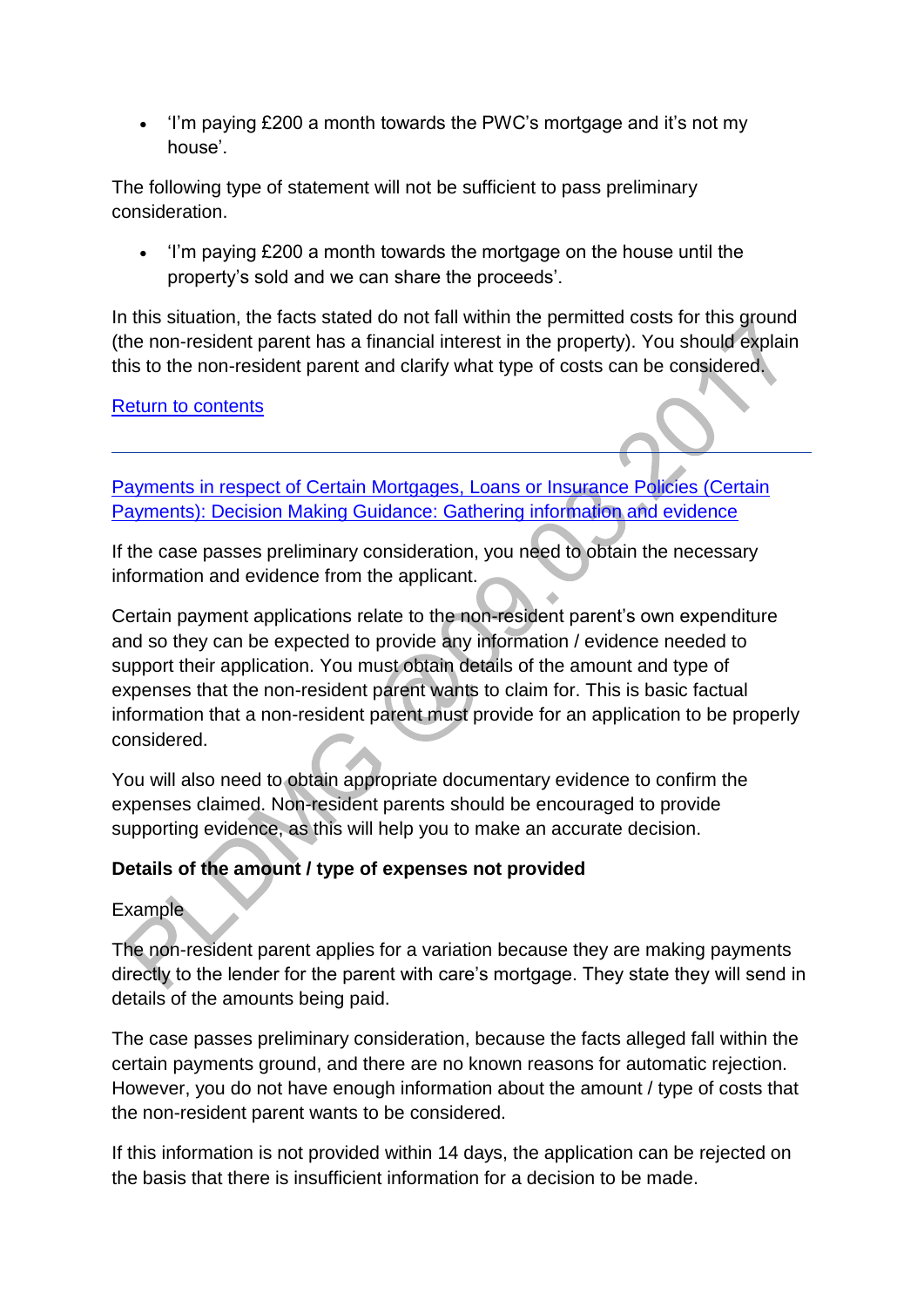### **Requesting additional information from applicants**

### *[2012/2677 R](http://www.legislation.gov.uk/uksi/2012/2677)egulation 58 of the Child Support Maintenance Calculation Regulations 2012*

If you need more information / evidence from an applicant in order to proceed with the application, you can ask them to provide this and allow fourteen days for their response. You may allow additional time if you are satisfied it is reasonable in the circumstances of the case.

#### Documentary Evidence

It is very unlikely that a non-resident parent will be unable to provide any documentary evidence to support a claim for a variation on the grounds of certain payments. However, if this does happen, you should seek advice from your Team Leader / the Advice and Guidance Team.

#### **Documentary evidence will normally be required confirming:**

- the amount of the payments being made by the non-resident parent;
- that the non-resident parent does not have any legal obligation to make these payments; and
- that the non-resident does not have any financial interest in the property / policy.

Non-resident parents will also be required to provide information regarding the purpose of the mortgage, loan or insurance policy.

NOTE: it may be difficult for non-resident parents to provide documentary evidence confirming they do not have a legal obligation to make payments or an interest in the property / policy. In these circumstances, a written statement from the non-resident parent confirming that this is the case would be acceptable evidence. If the parent with care states the non-resident parent does have a legal obligation / financial interest, they should be in a position to provide documentary evidence confirming this.

# [Return to contents](http://np-cmg-sharepoint.link2.gpn.gov.uk/sites/policy-law-and-decision-making-guidance/Pages/Variations/Special%20Expenses/Certain-Payments.aspx#DMGcontents)

[Payments in respect of Certain Mortgages, Loans or Insurance Policies \(Certain](http://np-cmg-sharepoint.link2.gpn.gov.uk/sites/policy-law-and-decision-making-guidance/Pages/Variations/Special%20Expenses/Certain-Payments.aspx)  [Payments\): Decision Making Guidance: Representations](http://np-cmg-sharepoint.link2.gpn.gov.uk/sites/policy-law-and-decision-making-guidance/Pages/Variations/Special%20Expenses/Certain-Payments.aspx)

*[2012/2677 R](http://www.legislation.gov.uk/uksi/2012/2677)egulation 59(2)(a) of the Child Support Maintenance Calculation Regulations 2012*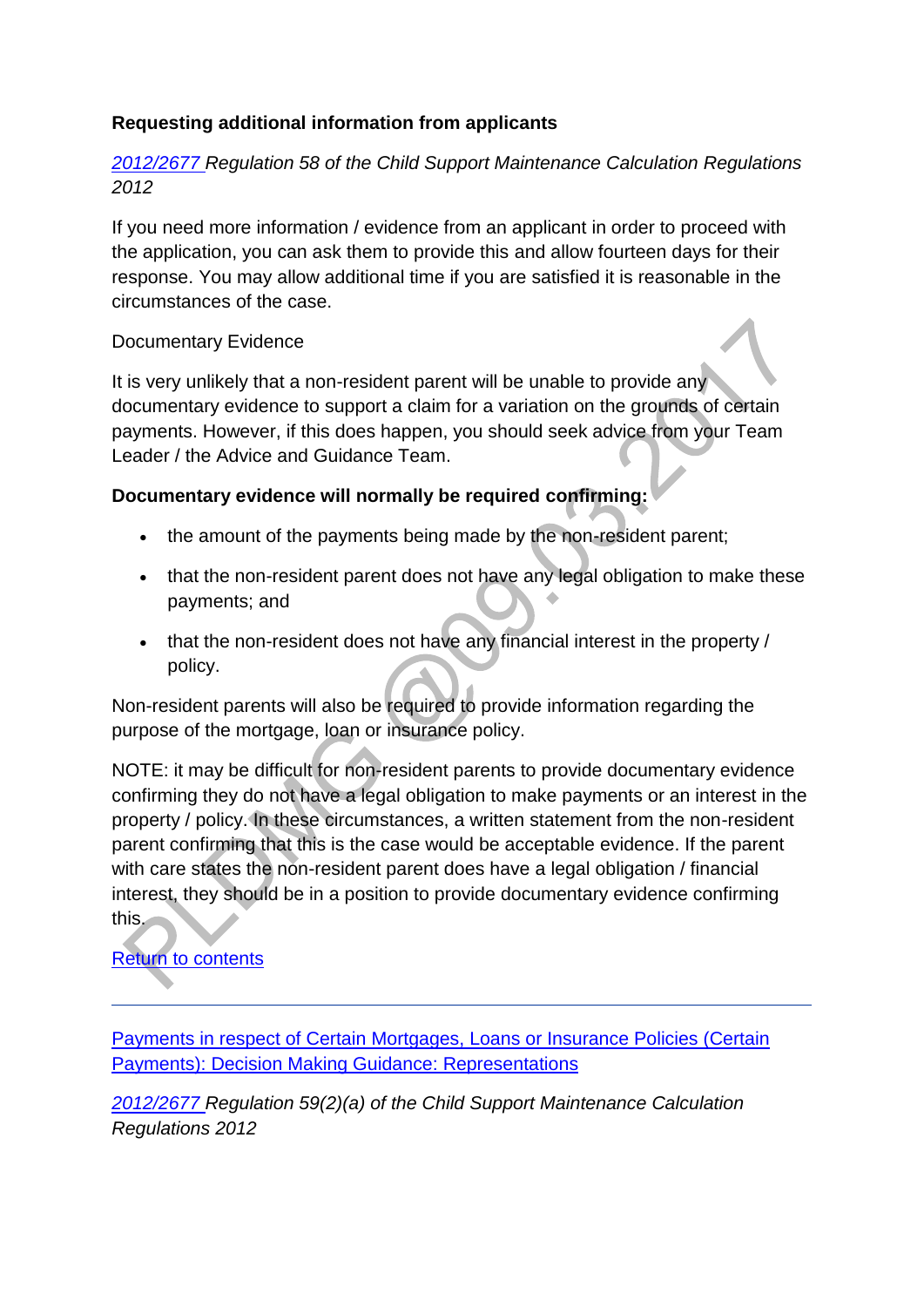This part of the process gives the other parties notice of the application and the opportunity to comment on it. This step should be completed once any information / evidence to support the application has been obtained from the applicant / other available sources.

# **Representations do not need to be invited if:**

*Regulation 59(2)(a) of the Child Support Maintenance Calculation Regulations 2012* 

- it is clear from information provided by the applicant / other available sources that the variation will not be successful; or
- the non-resident parent has not provided details of the specific amount / type of their special expenses. In this situation you do not have enough basic information to make a decision on the application.

#### **When you are inviting representations, the other parties must be:**

- notified that an application has been made; and
- informed of the grounds that the application has been made on, including any relevant information / evidence that has been provided by the applicant or obtained from other sources, unless it falls within the excluded information category;  $\sim$
- the other party should be allowed fourteen days to respond. You may allow additional time if you are satisfied it is reasonable in the circumstances of the case. If the other party fails to respond in the time allowed, you should decide whether to proceed with the application on the basis of the information held.

# **Notifying the applicant about representations**

If the other party / parties agree with the facts provided by the non-resident parent, and do not wish to make any further comments, you can proceed with the application and decide whether to allow the variation. It is not necessary to invite further comments from the non-resident parent in these circumstances.

If the other party / parties disagree with the facts provided and submits additional information / evidence that conflicts with the details provided by the non-resident parent, then you may need to go back to the non-resident parent for their comments. However, this will only be necessary if you are unable to make a decision on the basis of the information / evidence submitted.

#### **Excluded Information**

*[2012/2677 R](http://www.legislation.gov.uk/uksi/2012/2677)egulation 59(5) of the Child Support Maintenance Calculation Regulations 2012*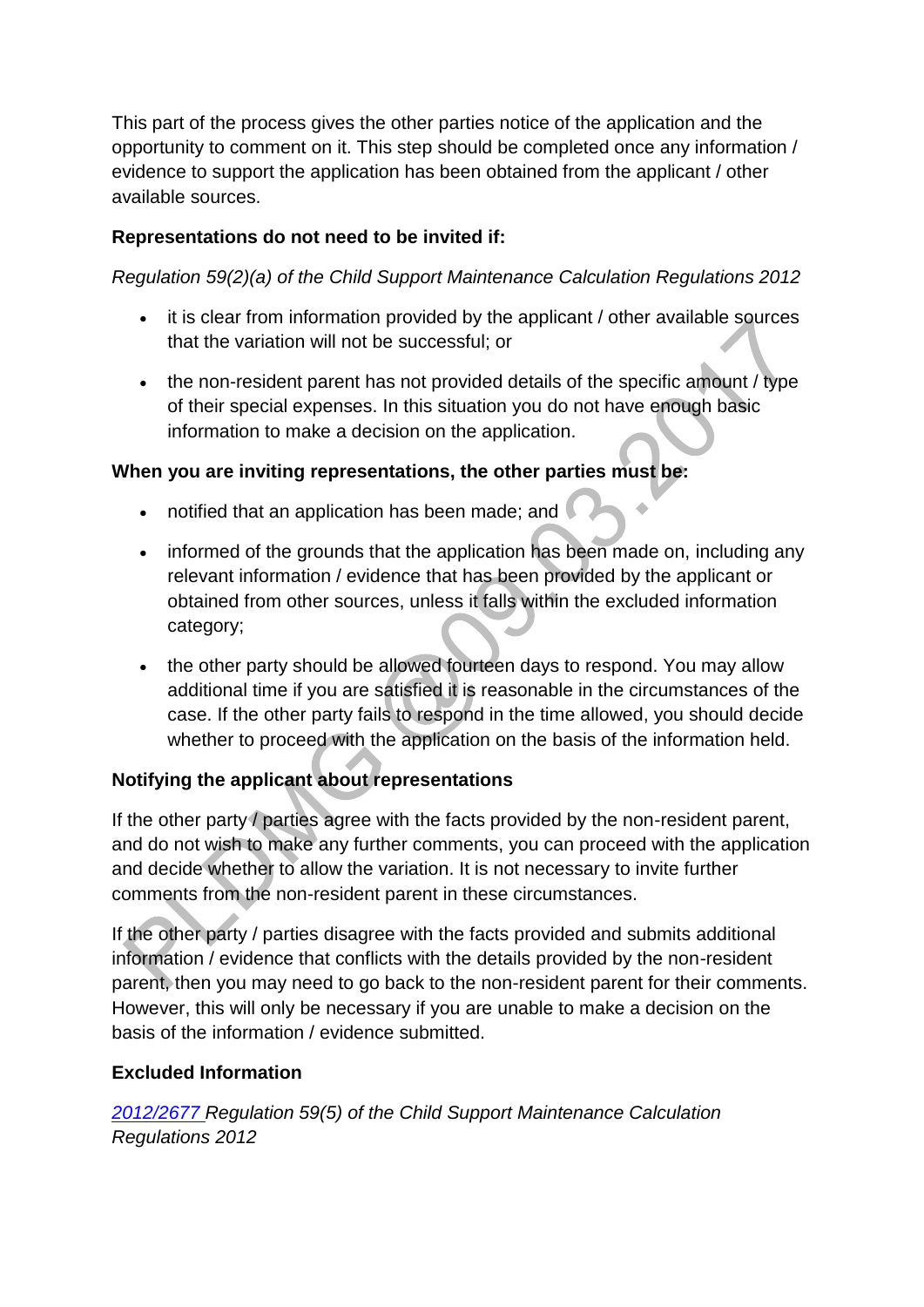1. Medical evidence / advice that has not been disclosed to the applicant or the other party and that you consider could be harmful to the health of the applicant or the other party if disclosed;

the address of the other party or qualifying child and any other information that could lead to that person / child being located.

#### [Return to contents](http://np-cmg-sharepoint.link2.gpn.gov.uk/sites/policy-law-and-decision-making-guidance/Pages/Variations/Special%20Expenses/Certain-Payments.aspx#DMGcontents)

[Payments in respect of Certain Mortgages, Loans or Insurance Policies \(Certain](http://np-cmg-sharepoint.link2.gpn.gov.uk/sites/policy-law-and-decision-making-guidance/Pages/Variations/Special%20Expenses/Certain-Payments.aspx)  [Payments\): Decision Making Guidance: Deciding whether to allow the variation](http://np-cmg-sharepoint.link2.gpn.gov.uk/sites/policy-law-and-decision-making-guidance/Pages/Variations/Special%20Expenses/Certain-Payments.aspx)

When you are deciding whether to allow a certain payments variation, you need to consider all the following points:

do the expenses claimed fall within the permitted expenses

### **Are the expenses claimed linked to current / future expenditure?**

The costs that the application is based on must be:

- in place at the time of the application; or
- due to start at a known future date that is agreed by both parties.

#### Example

The parent with care is reducing their working hours over the summer and the nonresident parent has agreed to make payments for the parent with care's mortgage directly to the lender from 1 June 2012 to 31 August 2012. A variation can be considered from the date the payments are due to start.

A variation can also be considered where the relevant expenses were in place at the time of the application, but have ceased by the time a decision on the application is made.

In these circumstances, the variation can be considered for the period between the effective date of the variation and the date the expenses ceased.

#### Example:

The non-resident parent applied for a variation based on qualifying endowment policy payments in May 2012. The application is not decided until September 2012 and the payments ended in August. A variation can be considered from May 2012 until the repayments ceased.

#### **Does the non-resident parent receive any Financial Assistance?**